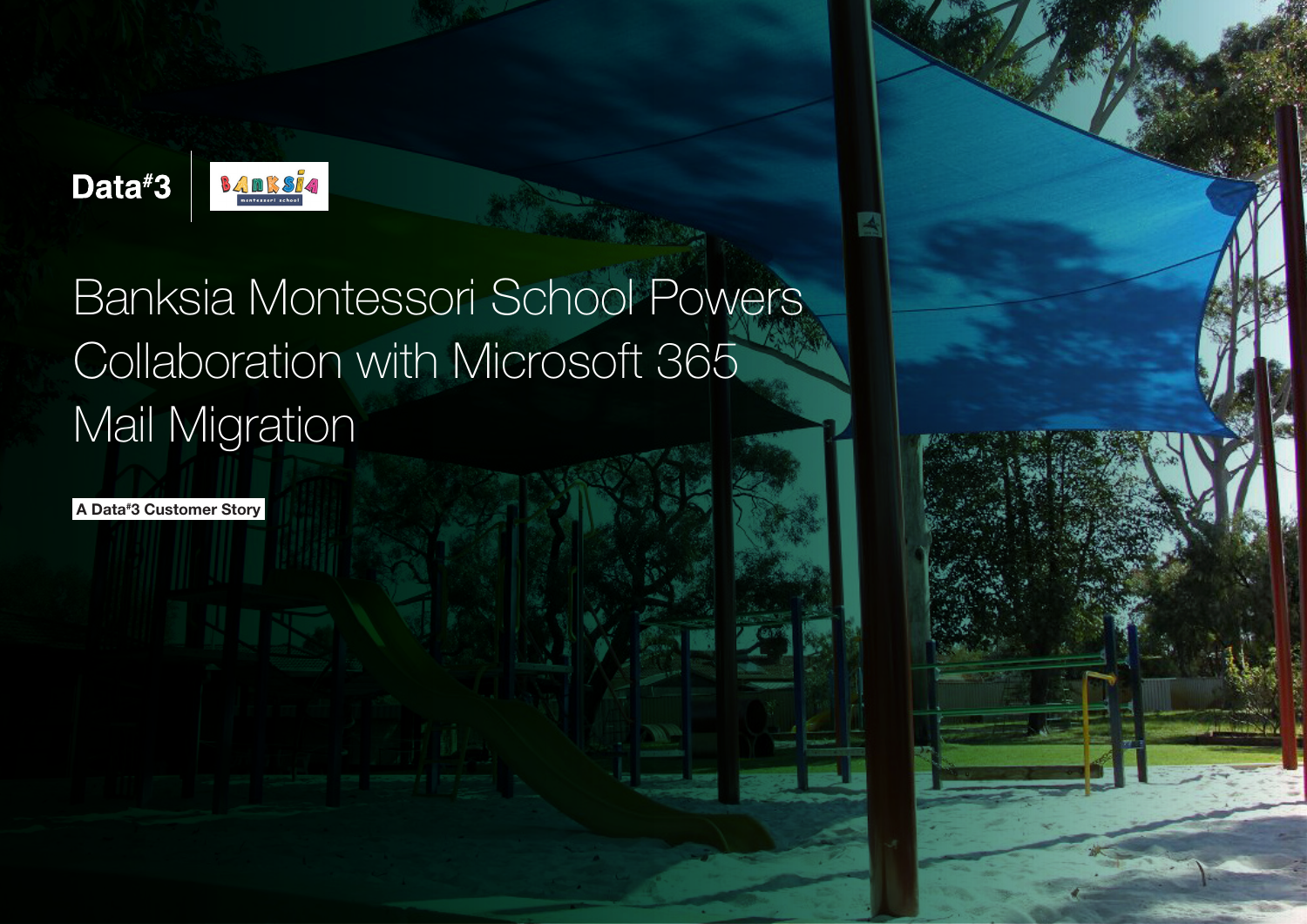# Data#3 **BANKSR**

## ABOUT BANKSIA

Banksia Montessori School, situated in Perth's Northern suburbs, is known for its nurturing environment. Providing a qualitydriven Montessori program for three to six-year-olds is the primary focus of the school's small, dedicated group of staff.



# **OBJECTIVE**

Staff at the Banksia Montessori School had a very limited ability to share files, which meant that they often doubled up on work. The school wanted to improve productivity and collaboration with a planned move to Microsoft 365, and required an experienced partner to help with the transition.

## APPROACH

With no IT staff within the small school's personnel, the school did not have the bandwidth or tech expertise to undertake the transition in-house. Banksia decided to take advantageof the Microsoft Enrolment for Education Solutions licensing program, and used Data# 3's professional services to ensure the process went smoothly.



### **BENEFITS**

- Mail and data migrated safely without data loss
- Secure access to email and documents enabled from any connected device
- School documents are better secured
- **Staff can collaborate on documents and send** emails from anywhere
- Unnecessary administration efforts eliminated
- Costs of IT are better managed

### **TECHNOLOGY**

- Microsoft 365 Licensing
- Microsoft Mail Migration
- Data# 3 Professional Services

# FUN FACT

By 2023, organisations that promote data sharing will outperform their peers on most business value metrics.

Gartner (2020) Data Sharing Is a Business Necessity to Accelerate Digital Business [Online] https://www.gartner.com/smarterwithgartner/data-sharing-is-a-business -necessity-to-accelerate-digital-business/



# **COMMENTS**

Data# 3 gave us a lot of extra support that wasn't a part of the deal. We have minimal IT knowledge, and planning to move our data was overwhelming, but we couldn't have asked for anything to go smoother.

Christine Tng, Finance Officer, Banksia Montessori School



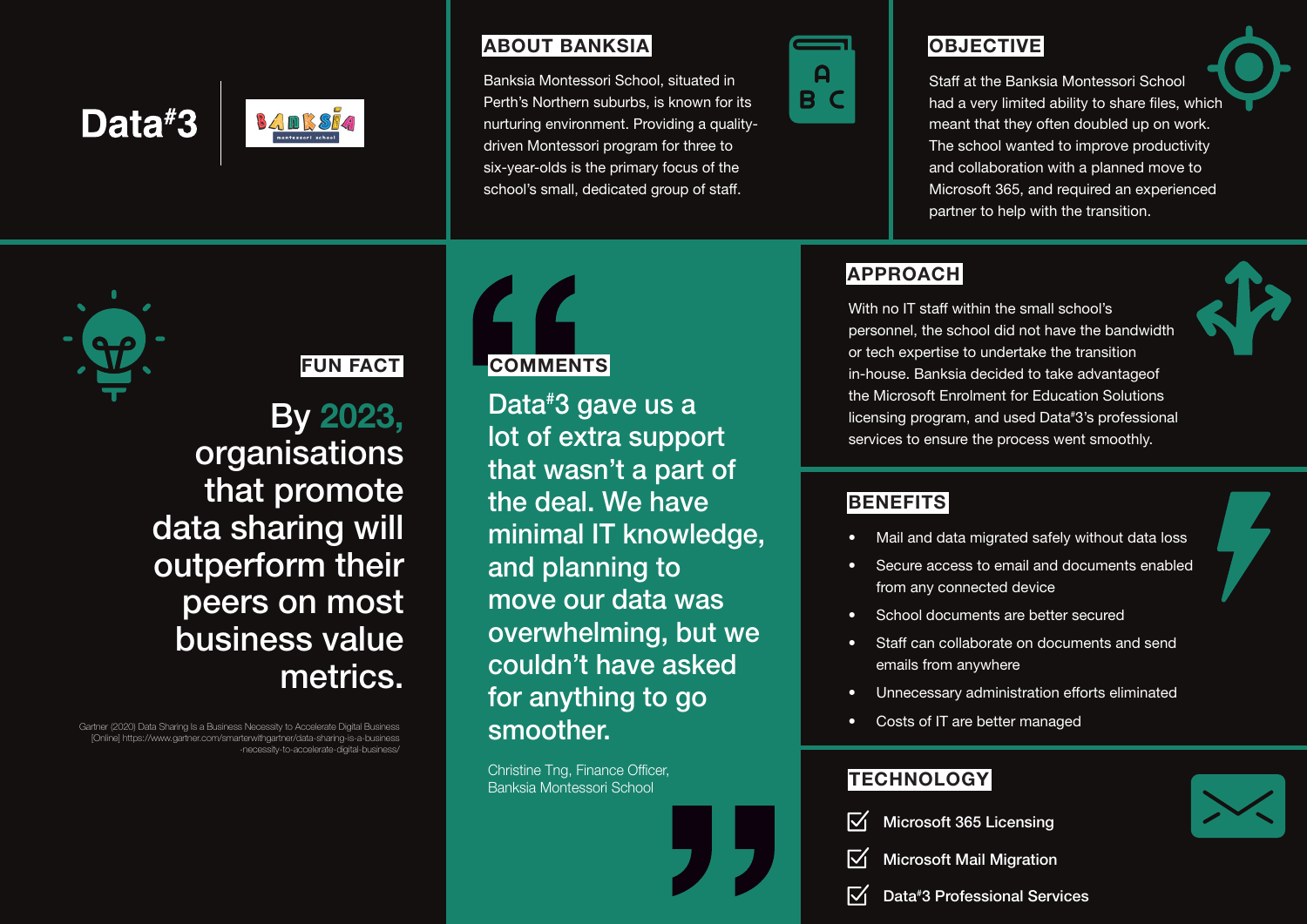### The Background

Banksia Montessori School, situated in Perth's Northern suburbs, is known for its nurturing environment. Providing a qualitydriven Montessori program for three to six-year-olds is the primary focus of the school's small, dedicated group of staff.

As a small school, there is no IT support on-site for Banksia's technology requirements. For a period of time, the schools staff depended on Google drive for document storage, and used Gmail for communications. This limited collaboration impacted productivity, with staff unable to access the most up to date documents. School administrators feared data loss if they were to migrate to a more appropriate option for Banksia's long-term needs.

### The Challenge

In a busy, small school environment, teamwork is vital. At Banksia Montessori School, the group of teaching, administration and management staff had grown over time. The Google platform utilisation that had begun as a quick, easy technology solution for one person becameincreasingly problematic.

*"We had no IT staff in the school at all, so we found ourselves just doing what our predecessors had done. We inherited a system that wasn't designed for collaborating the way we needed to,"*  said Banksia Finance Officer Christine Tng.

*"I would have my files and emails, and our admin staff had hers, but we couldn't share. That meant we often had multiple copies of documents, and sometimes the version I was working on was not the right one."*

Aside from becoming increasingly frustrating, the situation affected productivity, especially where the workload of part-time staff overlapped.

The school soon realised that retaining the existing solution was more expensive than a more suitable, modern option. Working closely with Data# 3's team of education specialists, the school was able to join an Enrolment for Education Solutions licensing program to access the Microsoft 365 A3 service.

*"We realised that we were paying quite a bit for our existing solution, it was more expensive per month, and it just didn't offer us the collaboration tools we needed,"* outlined Tng.

With no way to collaborate on documents, staff often needed to redo previously completed work, significantly impacting staff productivity and morale.

However, without in-house IT support the prospect of change was daunting. Given the strict data retention requirements in place for schools, Tng's main fear was data loss.

*"Without expert help, I had a real fear of losing everything. Schools are covered by statutory regulations that mean we must keep everything for a specified minimum period. If we lost any data and we were then audited, we can't just say 'the dog ate my homework' or 'a virus ate my hard drive'. The threat of losing data was always in the back of my mind,"* commented Tng.

#### IT Outcome

Tng reached out to Data# 3 for information about how Banksia Montessori School could join an Education Solutions licensing program. She was soon convinced, based on the potential to improve the school's overall efficiency.

*"Once we understood more about exactly what the whole Microsoft 365 package included, it was a no-brainer for us."*

A key part of that decision was the availability of Data# 3's specialist Microsoft Services team within a broader professional services group. As Microsoft's largest partner in the Pacific region, and combined with over 25 years' experience in the Education sector, Data# 3 was able to align the Banksia Montessori Schools' ICT strategy with their learning goals to support a modern learning environment. Knowing that the school could hand over the task of migrating data to experienced, certified experts gave Tng the confidence to proceed with the critically required upgrade.

*"As soon as the Data# 3 Account Executive offered us support to move, that was the biggest thing. Our response was, 'please help us!', and they did. Knowing that we had no IT support, they were very patient with us, very helpful,"* described Tng.

After an initial needs assessment, Data#3 engineers performed mailbox migrations and cutover for the Banksia Montessori School staff

They safely downloaded 28 Gigabytes of data from Google Drive, and moved it into the school's Microsoft 365 drive for shared access. User details were modified so that they could use edu.au sign-in details and email addresses. Because Microsoft 365 is cloud-based, there are no servers for the school to manage, and support needs are low, making it ideal for the small Banksia Montessori School team. The licences also include a range of security and data protection features that keep confidential organisational information safe and secure.

Once the migration was completed, members of the Data# 3 team held a workshop to take the Banksia staff through the use of One Drive, Outlook, and other Microsoft 365 tools, so that they could confidently share files and collaborate on day-to-day activities. Further to the core project requirements, Data# 3's Microsoft Services team even lent a hand when the school found that another organisation had already registered a domain in its name.

*"The attitude from the engineers was that they were there to answer questions, and they checked in with us in the days that followed, to see if we needed anything,"*  said Tng.

*"Everyone was very professional, and very understanding – we are not IT people, but none of our questions were treated as silly."*